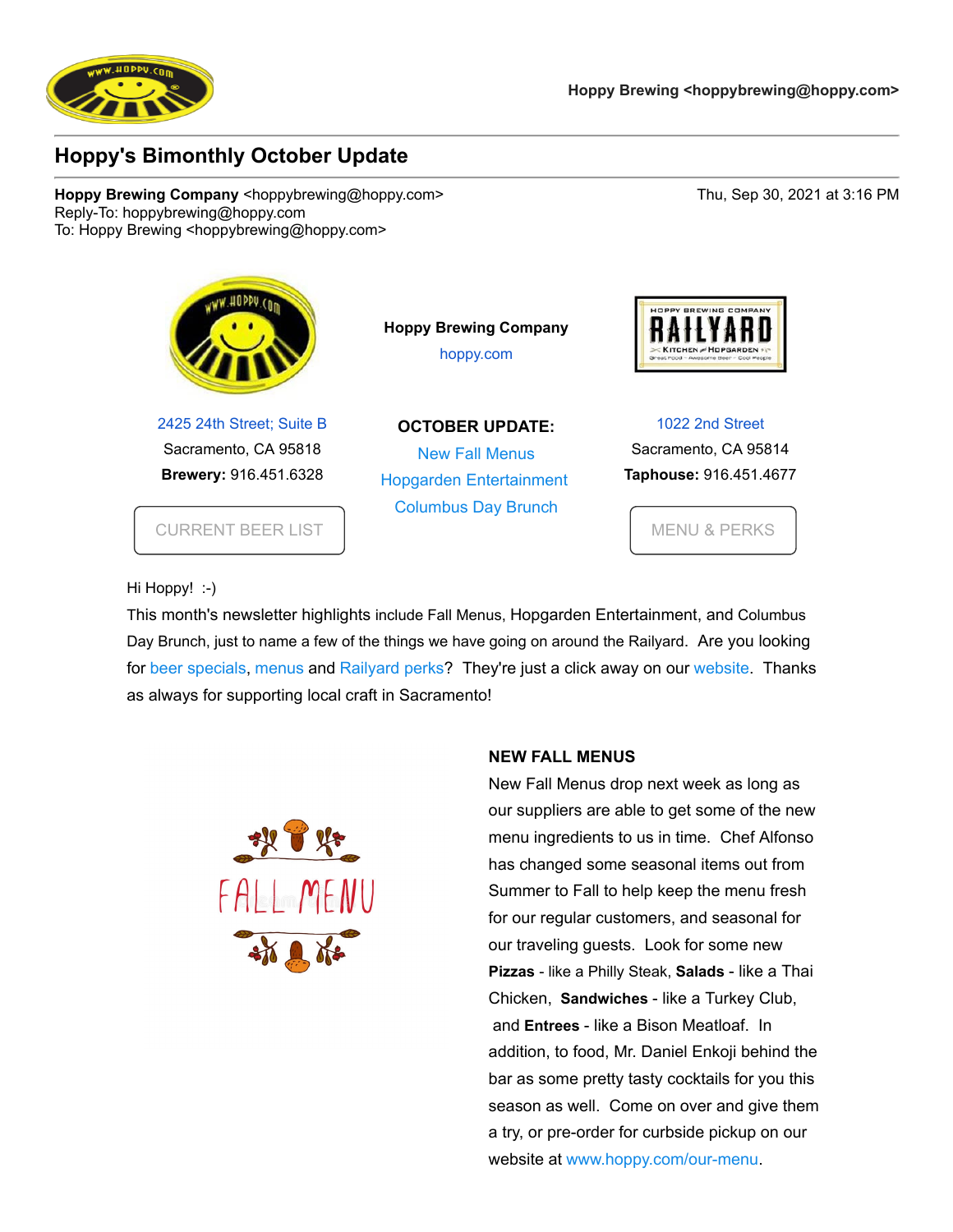



#### **HOPGARDEN ENTERTAINMENT**

The video wall is in place. The stage is set. The Hopgarden is ready for all of the NFL, NHL, NBA, and MLB post-season games; so if you are looking for a place to watch your favorite games the Railyard has you covered. In addition, the Railyard has a *Private Dining Room* that can accommodate 50-60 people with a large video screen for those lunchtime Zoom conference calls, or even a little after work socializing. Feel free to come by and check the space out, or contact us via email at ([hbc@hoppy.com\)](mailto:hbc@hoppy.com?subject=Private+Dining+Room+Interest&body=I%27d+like+more+information+regarding+the+Private+Dining+Room) for more details. The Railyard opens at 10:00am on weekends to accommodate those wanting to watch the

game(s) from the opening kick-off, tip-off, drop of the puck, or even first pitch. It really is worth putting on some clothes, or at least some pajamas, and getting out of bed for... ;)

#### **COLUMBUS DAY BRUNCH**

With Fall in the air, kids back to school, offices beginning to return to life, and things seemingly returning to a *"new"* normal, we are still doing take-out and curb-side pick-up; along with seating on our front boardwalk and dining in the Hopgarden, along with socially distanced indoor dining. The Railyard is **OPEN** for Brunch at 10:00am

each weekend and this Monday for Columbus Day. Brunch is served until 3:00pm with Bottomless Bloody Mary's and Mimosa's with *FREE* street parking and validated garage parking.

> **25% Discount Coupon** Valid to the first 25 people in October 2021

Name: